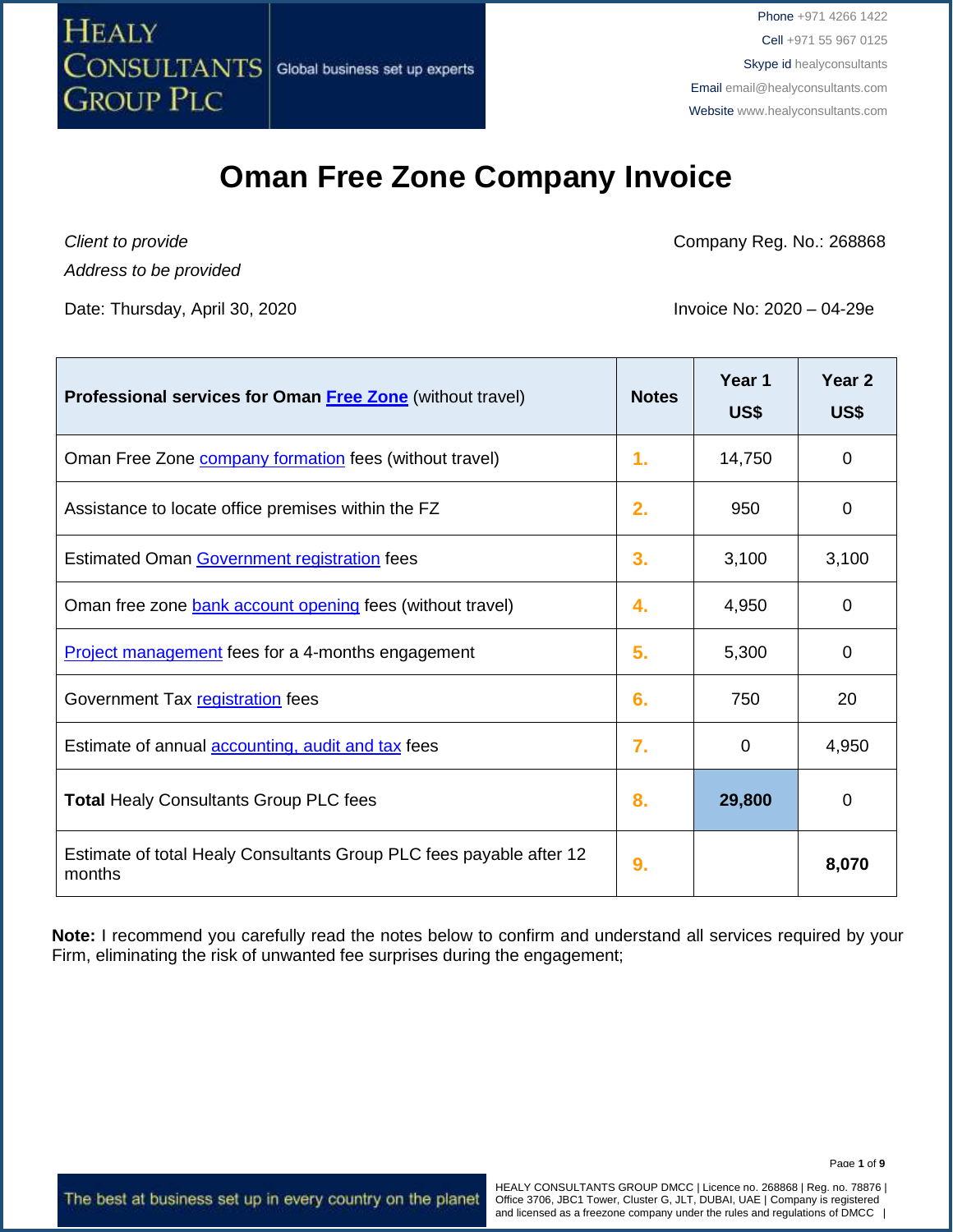

# **Oman Free Zone Company Invoice**

### *Notes to invoice above*

**1.** Healy Consultants Group PLC fees to efficiently and effectively complete Oman Free Zone company registration within 12 [weeks](http://www.healyconsultants.com/oman-company-registration/fees-timelines/) **i)** drafting a quality M&AA tailored to our Client's business activities **ii)** reserving a free zone company name with the relevant Free Zone Authority **iii)** settlement of our Omani accountants' and lawyers' fees **iv)** preparing a high quality free zone company application for the relevant Free Zone Authority and **v)** aggressively negotiating with the relevant Free Zone Authority to ensure timely approval of the company numbers of our Client;

All [engagement fees](http://www.healyconsultants.com/company-registration-fees/) (click link) are agreed and paid up front and agree to the fees published on our country web pages. Consequently, there are no hidden fees, surprises or ambushes throughout the engagement. All engagement deadlines are agreed up front in the form of a [detailed project plan,](http://www.healyconsultants.com/index-important-links/example-project-plan/) mapping out [deliverables](http://www.healyconsultants.com/deliverables-to-our-clients/) by week throughout the engagement term;



Every week during the engagement, Healy Consultants Group PLC will email our Client a [detailed status](http://www.healyconsultants.com/index-important-links/weekly-engagement-status-email/)  [update.](http://www.healyconsultants.com/index-important-links/weekly-engagement-status-email/) Our Client is immediately informed of engagement problems together with solutions. Your dedicated engagement manager is reachable by phone, Skype, live chat and email and will communicate in your preferred language;

- **2.** Before issuing company numbers, the relevant Free Zone Authority will require to review and approve a lease agreement for office premises located within the free zone. If your Firm requires this service from Healy Consultants Group PLC, our one-time fee to find low cost office space amounts to US\$950. The monthly rent thereafter will be paid independently and directly to the landlord by our Client. An estimate of such a rental for a space of 20 sq.m is US\$780 per month valid for 2 visas. If our Client wishes to place employees or products in this office space, additional costs will apply. As always, my team and I will aggressively and skillfully negotiate a low monthly rental security deposit;
- **3.** This fee is an estimate of Government costs payable during your Firm's engagement. For transparency purposes, all government fee payments will be supported by original receipts and invoices. Examples of government costs include **i)** company incorporation fees (estimate of US\$2,750) payable to the relevant Free Zone Authority and **ii)** other miscellaneous Government fees. Following engagement completion, Healy Consultants Group PLC will refund our Client any excess of funds received over actual Government costs paid. All third party and government fees associated with legalization of company and/or individual documents will be borne by our Client;
- **4.** After company registration and licensing, Healy Consultants Group PLC will be pleased to open an Oman corporate bank account within 6 weeks.To secure local multi-currency corporate bank account approvals for our Client's Free Zone company, Healy Consultants Group PLC strategy is as follows:
	- ✓ Healy Consultants Group PLC will prepare a quality business plan for our Client's review and approval then use the same to **i)** secure multiple banks' confirmation they welcome a formal application from our Client's business and **ii)** maximize the probability of successful multi-currency corporate bank account approvals;

Page **2** of **9**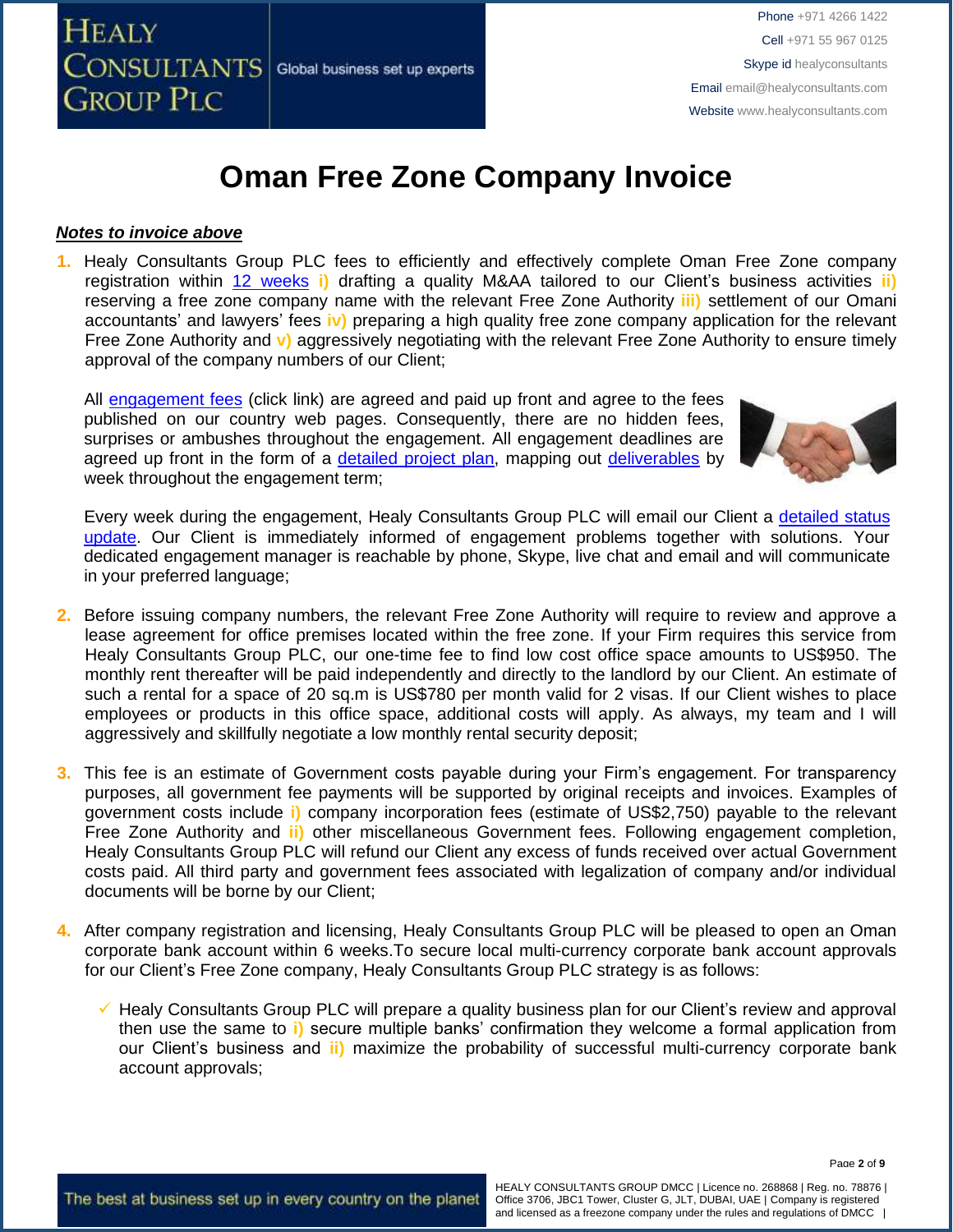

# **Oman Free Zone Company Invoice**

- $\checkmark$  At the time of company incorporation, we recommend to keep [the corporate structure simple](https://www.healyconsultants.com/about-us/complex-client-engagements/simplify-business-setup/) (click link), by appointing our Client as sole member, foreign director and bank signatory of the company;
- ✓ Our Client to timely travel to meet multiple local banks, if their Compliance Departments require the same before releasing multiple multi-currency corporate bank accounts numbers;
- ✓ Before, during and after bank meetings, the bank's In-house Legal and Compliance Department may revert multiple times for additional documentation and information from **i)** Healy Consultants Group PLC **ii)** the UBO and **iii)** our Client's existing businesses;
- ✓ If some banks decline to board our Client's company, Healy Consultants Group PLC will immediately inform our Client and action backup banking solutions;
- All going well in an average of 3 months following application submission, Healy Consultants Group PLC secures multiple multi-currency corporate bank account numbers for the company;
- ✓ Thereafter, Healy Consultants Group PLC or the banks will courier mails and e-banking to our Client, whom we will assist to then activate the online facilities of the bank account;
- ✓ Affter corporate bank account numbers are secured and if required, Healy Consultants Group PLC to assist our Client to appoint more new members and directors. However, the banks will usually only approve them as bank signatories after a face to face meeting and review and approval of a bank signatory application;

For each bank, our Firm will prepare a quality tailored business plan; to optimize the probability of corporate bank account approval. Each corporate bank account opening fee is US\$4,950 [\(click link\).](https://www.healyconsultants.com/global-corporate-banking-for-resident-company/) It is a time-consuming task; Healy Consultants Group PLC will shelter our Client from the administrative challenges. As you can appreciate, it is a difficult task to obtain bank account approval through newly formed companies when shareholders, directors and bank signatories reside overseas;

Because of the nationality of the UBO and depending on the nature and value of the company assets and transactions, it is wise to expect that **i)** corporate bank account approvals will take an average of three months from the date of the company registration and receipt of all KYC documentation and **ii)** some banks will request the bank signatory and directors AND its' UBO to travel for a one hour interview with their bank officer, before bank account opening. Refer to the notes below for more detailed important information about each corporate bank account opening procedures and requirements;

While Healy Consultants Group PLC will be glad to assist our Client to open multiple corporate bank accounts, it is challenging and time consuming to open corporate bank accounts for businesses when their shareholders, directors and bank signatories do not live in the country where the bank account is being applied for. Consequently, it will take us an average of [twelve weeks](http://www.healyconsultants.com/international-banking/bitcoin-business-bank-account/) to open each corporate bank account, counting from receipt of all required KYC documentation. Healy Consultants Group PLC will prepare a business plan for the bank to optimize the probability of corporate bank account approval;

During the corporate bank account opening process, it is common for each bank's in-house Legal and Compliance Department to request additional [due diligence](http://www.healyconsultants.com/due-diligence/) documents from potential customers including

Page **3** of **9**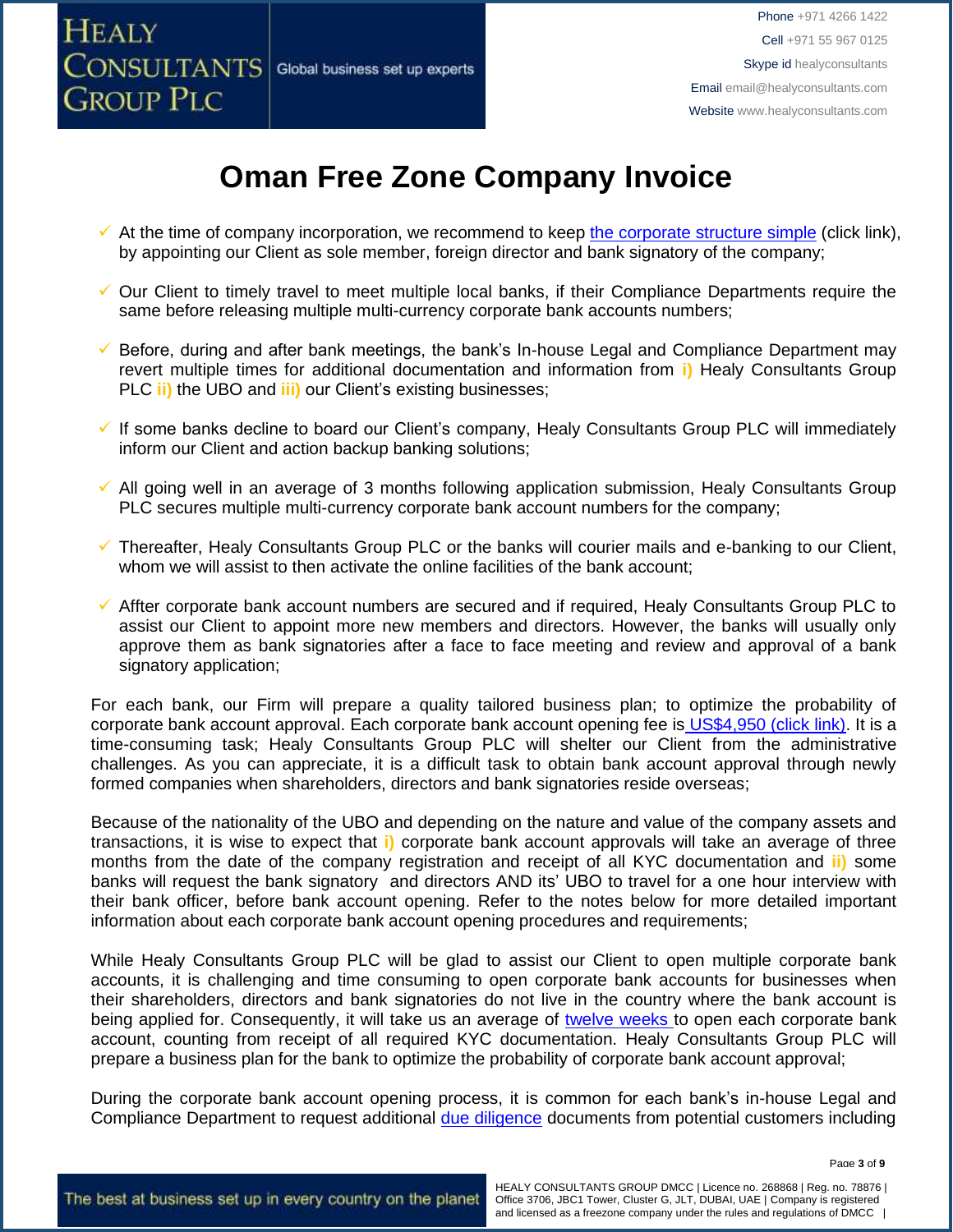**HEALY** CONSULTANTS Global business set up experts **GROUP PLC** 

Phone +971 4266 1422 Cell +971 55 967 0125 Skype id healyconsultants Email [email@healyconsultants.com](mailto:EMAIL@HEALYCONSULTANTS.COM) Website [www.healyconsultants.com](http://www.healyconsultants.com/)

## **Oman Free Zone Company Invoice**

but not limited to **i)** regulatory licenses **ii)** proof of business globally and in home country including evidence of contracts, invoices and agreements with local Clients and **iii)** additional KYC information on our Client's business and place of residency, including nature and volume of transactions. We assume our Client will timely provide this information;

Because global interest rates are low, international banks make little profits from current accounts. Consequently, international banks appetite for new multi-currency corporate bank account opening applications is low. Consequently, global banks are more likely to reject new multi-currency corporate bank account opening applications. Because of the above, customer demand for new corporate bank accounts is very high. Consequently, international banks choose vanilla customers that tick all the boxes of a low risk Client. For example, most banks will only welcome multi-currency corporate bank account opening applications from a company or a company registered in the same country, with local staff and office premises;

When dealing with international banks, the front office bank officer (Relationship Manager) is willing to help Healy Consultants Group PLC and our multi-national Clients. The realistic role of this bank officer is to collect information and ensure an accurate and complete multi-currency corporate bank account opening application is submitted to the bank in-house Legal and Compliance Department. Unfortunately, the bank in-house Legal and Compliance Department has ultimate power of approval over new multicurrency corporate bank account applications. This Department is extremely risk adverse and often lacks commercial reality. Furthermore, the in-house Legal and Compliance Department does not speak to customers nor to Healy Consultants Group PLC. All communications must go through the front office bank officer. Consequently, quality Clients do not get a chance to communicate directly with the bank decision makers – a chance to properly explain their business and the risks the bank perceives;

Global banks enjoy ultimate power of approval of corporate bank account applications. Consequently, guaranteed success is outside of Healy Consultants Group PLC control. What is inside our control is the preparation and submission of a high quality bank application that maximizes the likelihood of approval. Global banks [continue to tighten](https://www.healyconsultants.com/international-banking/opening-corporate-bank-accounts/) corporate bank account opening procedures, their internal compliance departments completing more thorough due diligence of Clients. Consequently, our Client should expect the bank account approval period at least 2 months and on average 3 months. Furthermore, the company is owned by a UBO of a nationality that may be viewed by banks as high risk. This may negatively affect the timely completion this engagement;

During the engagement, banks will revert to Healy Consultants Group PLC and our Client to request additional KYC information, including **i)** details of existing business setup; **ii)** reason for opening bank accounts in the specific jurisdiction; **iii)** list of suppliers and Clients in the jurisdiction; i**v)** lease agreement; and **v)** proof of net worth from the shareholders and evidence the same are complying with their local taxation reporting obligations. As always, Healy Consultants Group PLC will liaise with the bank to secure exemption from these requirements;

While Healy Consultants Group PLC will try its best to negotiate with the bank for a travel exemption unfortunately most Omani banks will likely request our Client to travel, for a one-hour interview before the bank account numbers are issued. If the banks also request our nominees to travel more than once, there will be an additional fee of US\$5,950 per trip payable to cover the flight and hotel and other trip disbursements.

Page **4** of **9**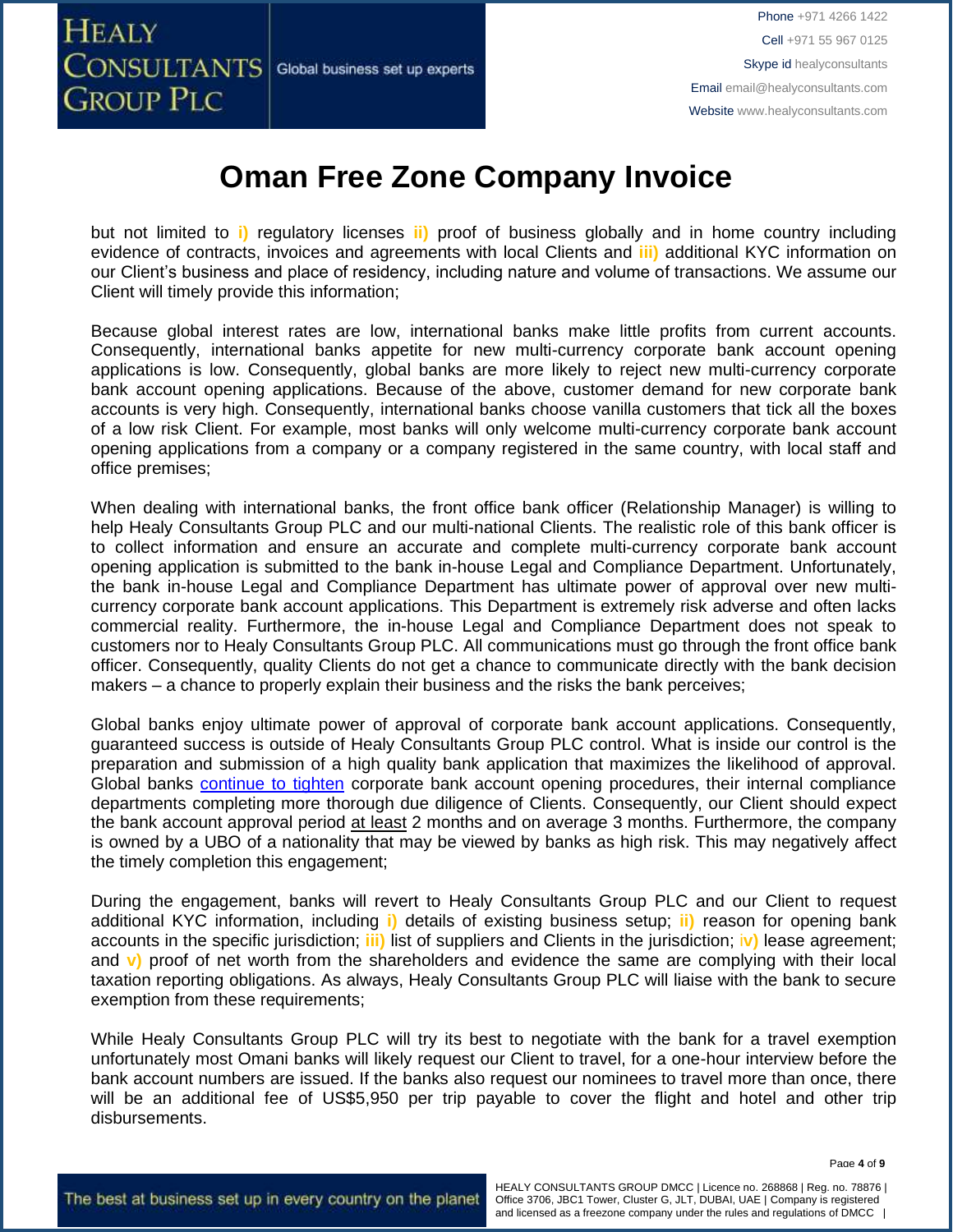

# **Oman Free Zone Company Invoice**

Moreover, the foreign bank signatory to a Omani corporate bank account must have a valid [employment](https://www.healyconsultants.com/oman-company-registration/formation-support-services/) [visa](https://www.healyconsultants.com/oman-company-registration/formation-support-services/) before being appointed as bank signatory to the bank account. The estimated timeframe to obtain the same is 4 weeks. The work visa is valid up to 1 year. Alternatively, Healy Consultants can supply a [passive nominee bank signatory](http://www.healyconsultants.com/corporate-banking-services/nominee-bank-signatory/) for an additional fee;

All banking charges, certification and translation and other third-party fees incurred during the corporate bank account opening process are to be borne by our Client, never by the nominees. These additional fees are to be payable in advance of any disbursement;

Healy Consultants Group PLC will supply the banks with the proof of addresses and other due diligence supplied by our Client. Hopefully they will accept the same and do not revert requesting additional documents; From our side we will relentlessly negotiate for banks waivers. Healy Consultants Group PLC expects the bank's risk department to request additional [due diligence](http://www.healyconsultants.com/due-diligence/) from our Client's business and including **i)** specific bonds information and other cash and financial investments; **ii)** Real Estate purchase agreements and **iii)** additional KYC information from UBO and his businesses;

- **5.** These Healy Consultants Group PLC' [project management](http://www.healyconsultants.com/project-manage-engagements/) fees relate to time and resources dedicated to:
	- **a.** thoroughly research and plan Oman free zone business setup and licensing;
	- **b.** devising strategies to **i)** minimise the timeframe for completion of the engagement **ii)** complete the engagement without our Client travelling and **iii)** ascertain the need for specific regulatory license(s);
	- **c.** Negotiate with the relevant Free Zone Authority to reduce **i)** share capital requirements and **ii)** the requirement to have local Omani directors and staff;
	- **d.** agreeing the optimum corporate structure with our Client;
	- **e.** agreeing the optimum regulatory license with the relevant Free Zone Authority;
	- **f.** collating and supervising the legalisation and attestation and translation of Client documents;
	- **g.** weekly detailed engagement [status updates](http://www.healyconsultants.com/index-important-links/weekly-engagement-status-email/) to our Client and weekly Friday conference calls;
	- **h.** payment of retainer fees to multiple local lawyers and accountants;
	- **i.** ensuring our Client complies with local regulations and legally owns and controls the new entity;
	- **j.** ascertain the specific accounting, tax, legal and compliance considerations;
	- **k.** finding solutions to [challenges that occur](http://www.healyconsultants.com/engagement-project-management/) throughout the engagement;
	- **l.** determining the local and international tax obligations of the new entity, including corporate income tax, payroll taxes, withholding tax and sales taxes.

Page **5** of **9**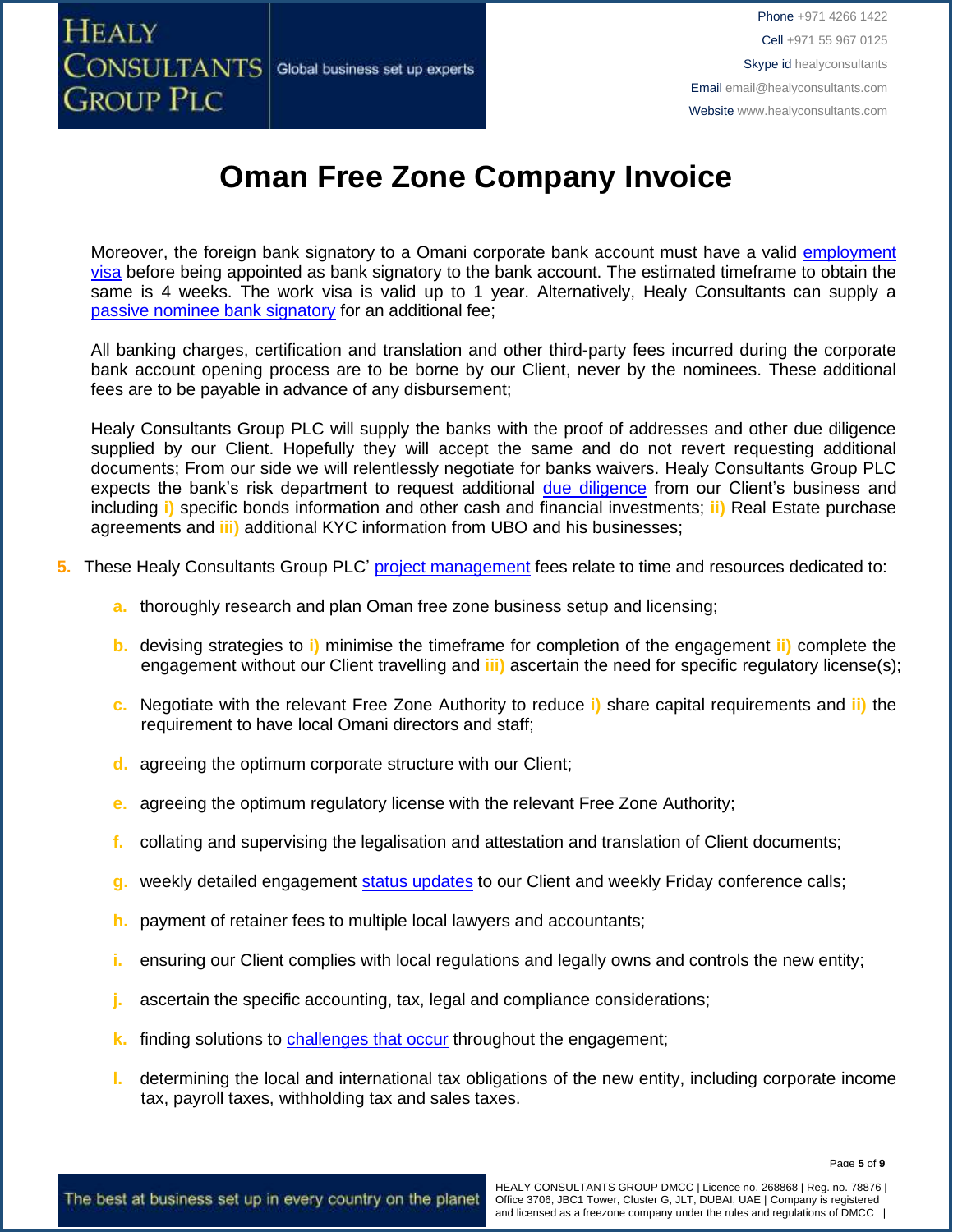

# **Oman Free Zone Company Invoice**

- **6.** In accordance with [The Law of income tax in Oman via Sultani Decree No. 47 of 1981](http://www.taxoman.gov.om/companies%20law%20in%20English.pdf) each Omani entity must register for corporate tax at the [Ministry of Finance in Oman;](http://www.taxoman.gov.om/company_tax.html#main-page)
- **7.** For an active trading free zone company, these [accounting, audit](http://www.healyconsultants.com/oman-company-registration/accounting-legal/) and tax fees are an estimate of Healy Consultants Group PLC fees to efficiently and effectively discharge your annual company accounting, audit and tax obligations. Following receipt of a set of draft accounting numbers from your company, Healy Consultants Group PLC will more accurately advise accounting, audit and tax fees. For a dormant company, Healy Consultants Group PLC fees are only US\$950;



- 8. All fees quoted in this invoice correspond to fees quoted [on Healy Consultants Group PLC's](http://www.healyconsultants.com/company-registration-fees/) website. Please review this invoice carefully to identify errors. During the rush of the business day, it is possible that Healy Consultants Group PLC inadvertently made fee calculation errors, typing errors or omitted services or omitted historic fee payments from Clients. In the unfortunate event you identify invoice errors, please revert to me directly re the same. I apologize in advance if I or my staff made invoice errors; In accordance with the [UAE VAT law,](https://www.tax.gov.ae/legislation.aspx) Healy Consultants Group DMCC will impose 5% VAT on all invoices issued to UAE based clients, where applicable, with effect from 1 January 2018;
- **9.** Assuming our Clients re-engage Healy Consultants Group PLC in year 2, this fee is an estimate of the fees payable next year, 12 months after the date of company registration;
- **10.** The fees quoted in this invoice are a prediction of the fees required to efficiently and effectively complete this engagement in a timely manner. If during the engagement Healy Consultants Group PLC realizes that the project is more complex than anticipated, requiring a large additional investment of time, my Firm will revert to request additional fees. If Healy Consultants Group PLC completes the engagement faster and more easily than expected, Healy Consultants Group PLC is happy to refund some fees to our Client;
- 11. Engage Healy Consultants Group PLC to [project manage](http://www.healyconsultants.com/project-manage-engagements/) business set up in every country on the planet. We are the best in the [world](http://www.healyconsultants.com/best-in-the-world/) at what we do, timely completing the  $A$  to  $Z$  of every country engagement;
- 12. In accordance with **The Commercial Companies Law no.** 4/1974, there are lowered minimum capital requirements for an Oman free zone company, depending on the [free zone.](http://www.healyconsultants.com/oman-company-registration/free-zones/) To optimize engagement efficiency and minimize delays, Healy Consultants Group PLC is happy to deposit these funds on behalf of our clients;
- **13.** It is compulsory for every Oman Free Zone Company to appoint a Public Relations Officer (PRO) in Oman. To minimize complexity and costs, Healy Consultants Group PLC recommends our Client appoint an existing Oman staff member already in Oman. Monthly responsibilities of the PRO include **i)** liaison with Ministry of Manpower Oman; **ii)** applying for business visas and **iii)** planning, developing and implementing PR strategies;

If your Firm requires a professional passive nominee Public Relations Officer from Healy Consultants Group PLC, our one-time fee amounts to US\$950. The monthly PRO salary thereafter will be paid independently and directly to that nominee PRO. An estimate of such a monthly salary will be US\$1,100;

Page **6** of **9**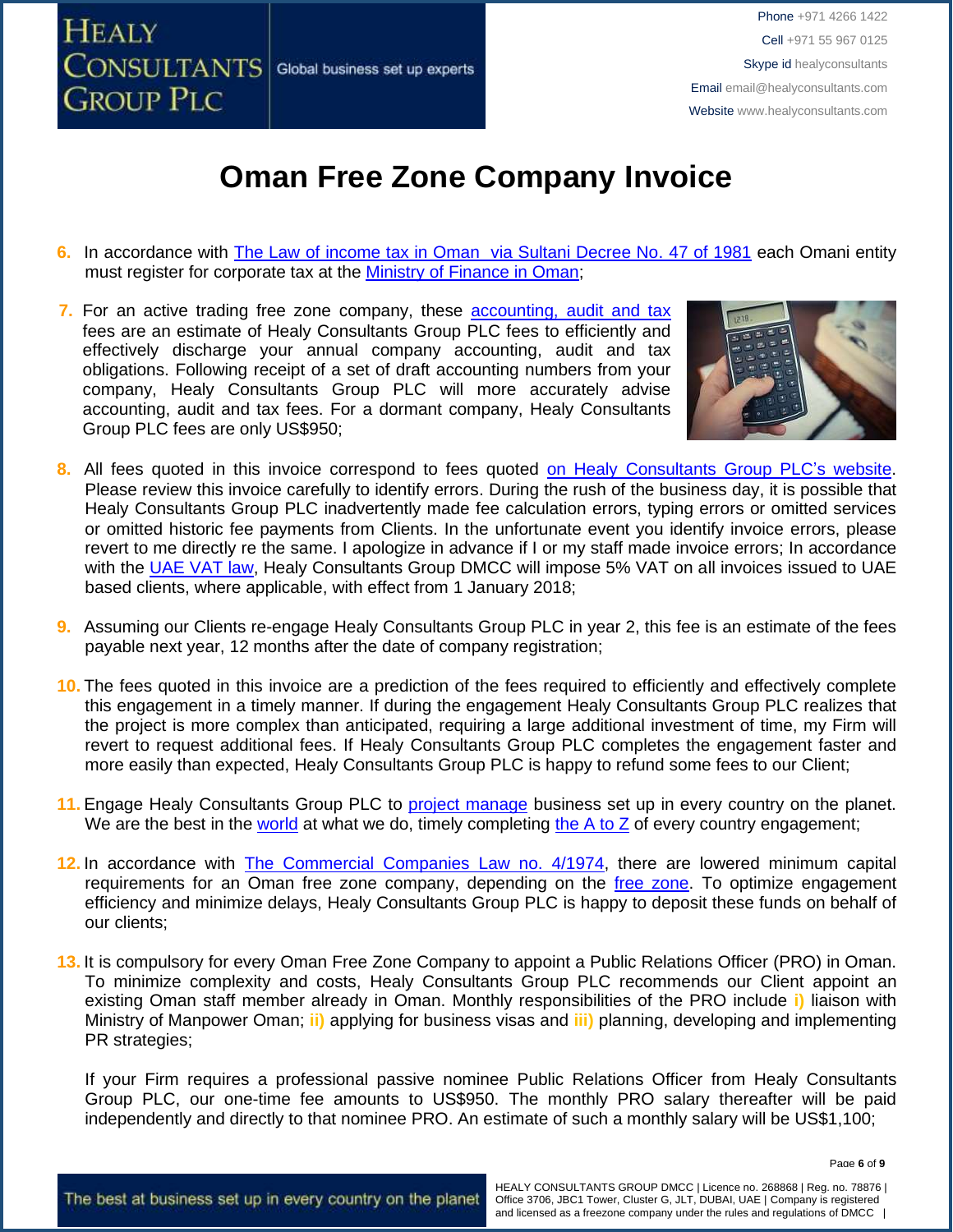

# **Oman Free Zone Company Invoice**

- **14.** In accordance with the Commercial Law, a Free Zone company is required to appoint an auditor within 30 days of trade license issuance and supply the authority an Auditor appointment letter. Estimate of auditor appointment charges are US\$450 (OMR173) payable directly to the Audit Firm;
- **15.** It is important our Clients are aware of their personal and corporate tax obligations in their country of residence and domicile. Let us know if you need Healy Consultants Group PLC help to clarify your local and international annual tax reporting obligations;
- **16. 15.** If our Client and Healy Consultants Group PLC properly plan this engagement, our Clients' will *not* have to travel during this engagement. Healy Consultants Group PLC will efficiently and effectively complete company registration and corporate bank account opening in a timely manner without our Client presence. Instead, our Client will need to **i)** sign and get documents legalized in the embassy in their country of origin and **ii)** courier the originals to Healy Consultants Group PLC office;



- **16.** During the engagement, shareholders and directors documents may need to be translated into the local Arabic language before the Government and Bank approves company registration and corporate bank account opening respectively. Consequently, our Client should budget for possible additional translation and embassy atestation fees in their country of origin as well as in Oman. Either our Client or Healy Consultants Group PLC can complete this administrative task. As always, Healy Consultants Group PLC will negotiate with all third parties to eliminate or reduce additonal engagement costs. For transparency purposes, all third party fee payments will be supported by original receipts and invoices. Examples of possible third party payments include **i)** embassy fees **ii)** notary public costs **iii)** official translator fees;
- **17.** Depending on our Client's business and nationality, the Oman Government may require a special regulatory license to carry on your business in the country. Healy Consultants Group PLC will assist our Client secure license approval; there may be additional engagement fees. However, the Government enjoys ultimate power of approval of company registrations and business licenses;
- **18.** If our Client requires non-resident nominee shareholder and director services [\(click link\),](http://www.healyconsultants.com/corporate-outsourcing-services/nominee-shareholders-directors/) Healy Consultants Group PLC will be pleased to assist. Our fee for professional, passive nominee non-resident corporate shareholder amounts to US\$2,100 per annum. Our fee to be both non-resident nominee director and shareholder amounts to US\$6,600 per annum. Being the sole shareholders and sole director of a Client's company exposes Healy Consultants Group PLC to reputation, litigation and financial risk;
- **19.** Our Client must maintain a ratio of 1 Omani staff to 5 expatriate employees. If required, Healy Consultants Group PLC will be pleased to assist our Client to secure expatriate employee [visa](http://www.healyconsultants.com/oman-company-registration/formation-support-services/) approvals. Our fee is US\$5,950 for the first employee, US\$4,950 for the second employee, US\$3,950 per employee thereafter. Our employee visa fees includes preparation of a quality visa application and submitting to the correct Government immigration officers.

If our Client wants to recruit foreigners, the Government will **i)** require our Client's to have at least 10 square meters of office space per employee sponsored and **ii)** conduct an inspection of the office premises to verify the same;

Page **7** of **9**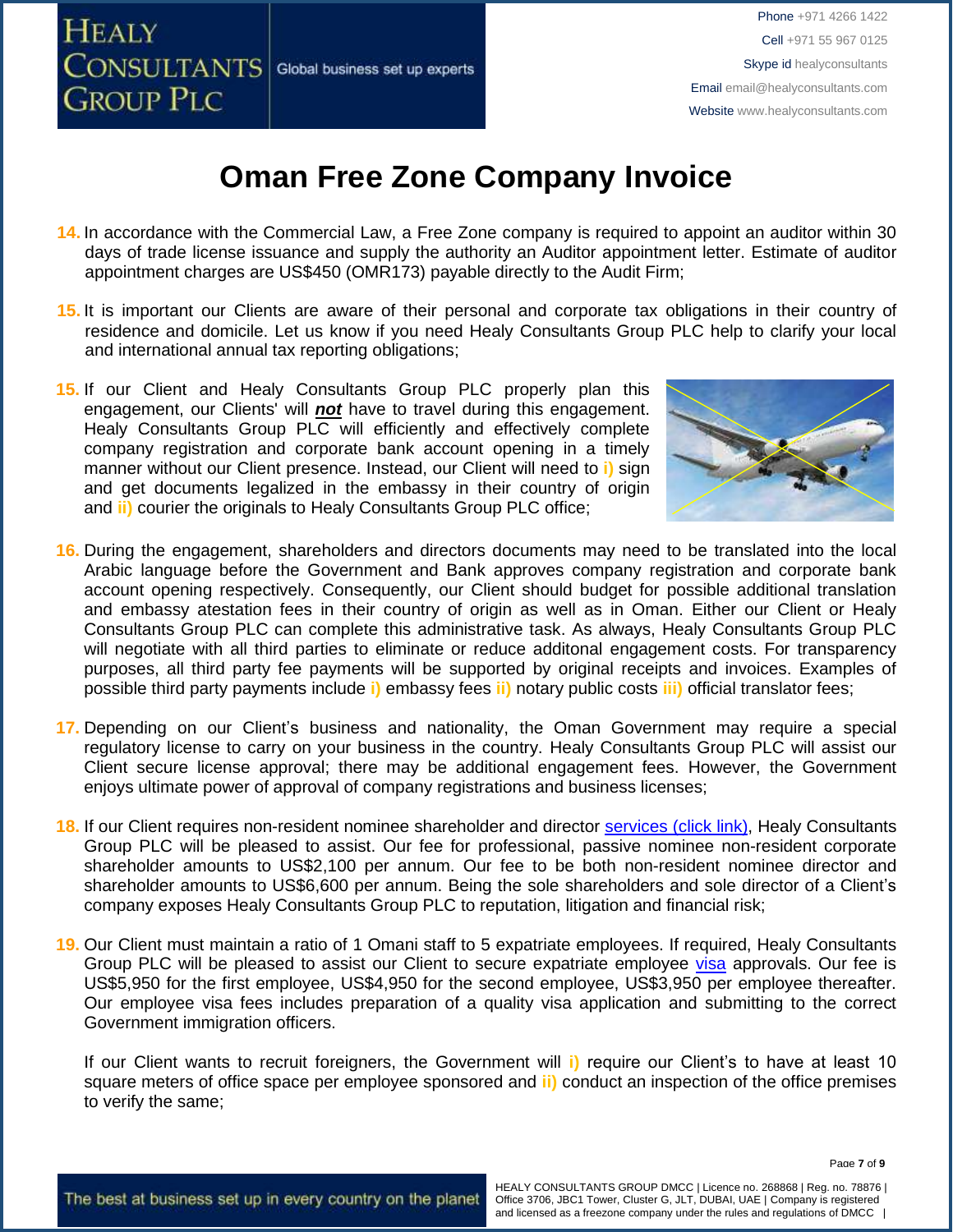

# **Oman Free Zone Company Invoice**

During the engagement, our Client should expect the Omani Government to revert multiple times for **i)** evidence the company has sufficient funds to pay the monthly salary of the work permit applicant for up to 1 year **ii)** evidence the applicant has the qualifications for the position on offer **iii)** evidence no local candidates were available to take over the role and **iv)** evidence the company business has a value added to the Oman economy (local income and expenses including job creations);

The Government enjoys ultimate power of approval of visa applications. Consequently, guaranteed success is outside of Healy Consultants Group PLC' control. What is inside our control is the preparation and submission of a high quality immigration visa application that maximizes the likelihood of visa approval

- **20.** Monthly, quarterly and mid-year Government tax obligations include monthly and quarterly payroll reporting, VAT and corporation tax return filing. If you need our help, Healy Consultants Group PLC can complete monthly Government reporting for a monthly fee of US\$860. Healy Consultants Group PLC monthly support will include **i)** receive in dropbox the monthly invoices from our client **ii)** label monthly bank statement transactions **iii)** preparation and submission of VAT returns and iv) submission of monthly employee payroll reporting;
- **21.** Some of our Clients' require an [immediate country solution.](http://www.healyconsultants.com/turnkey-solutions/) With this strategy, within a day Healy Consultants Group PLC can supply our Client **i)** an existing dormant Oman company number and **ii)** an already approved Oman corporate bank account number and **iii)** a business address. Turnkey solutions are attractive to those entrepreneurs who wish to immediately close a country deal, sign a contract or invoice a customer;
- 22. As stipulated on our **business website** and in section 3 of our engagement letter, Healy Consultants Group PLC will only commence the engagement following **i)** settlement of our fees and **ii)** completion and signing of our legal engagement letter;
- 23. Healy Consultants Group PLC will only incorporate your company after 75% of due diligence [documentation](http://www.healyconsultants.com/due-diligence/) is received by email. Healy Consultants Group PLC will only open a corporate bank account after 100% of the Client's original due diligence documentation is received by courier;
- **24.** During the annual renewal engagement with our Client, our in-house [Legal and Compliance Department](http://www.healyconsultants.com/about-us/key-personnel/cai-xin-profile/)  [\(click link\)](http://www.healyconsultants.com/about-us/key-personnel/cai-xin-profile/) reviews the quality and completeness of our Client file. Consequently, Healy Consultants Group PLC may revert to our Client to ask for more up to date due diligence [documentation;](http://www.healyconsultants.com/due-diligence/)
- **25.** To assist our Clients to minimize foreign exchange costs, we offer the payment in SG\$, Euro, Pounds or US\$. Kindly let me know in which currency your Firm prefers to settle our fees and I will send an updated invoice, thank you;
- 26. Some of our Clients' engage Healy Consultants Group PLC to [recruit \(click link\)](http://www.healyconsultants.com/corporate-outsourcing-services/how-we-help-our-clients-recruit-quality-employees/) local employees. We have a lot of experience in this area and we are quite skilled at securing quality candidates for our Clients';

The best at business set up in every country on the planet